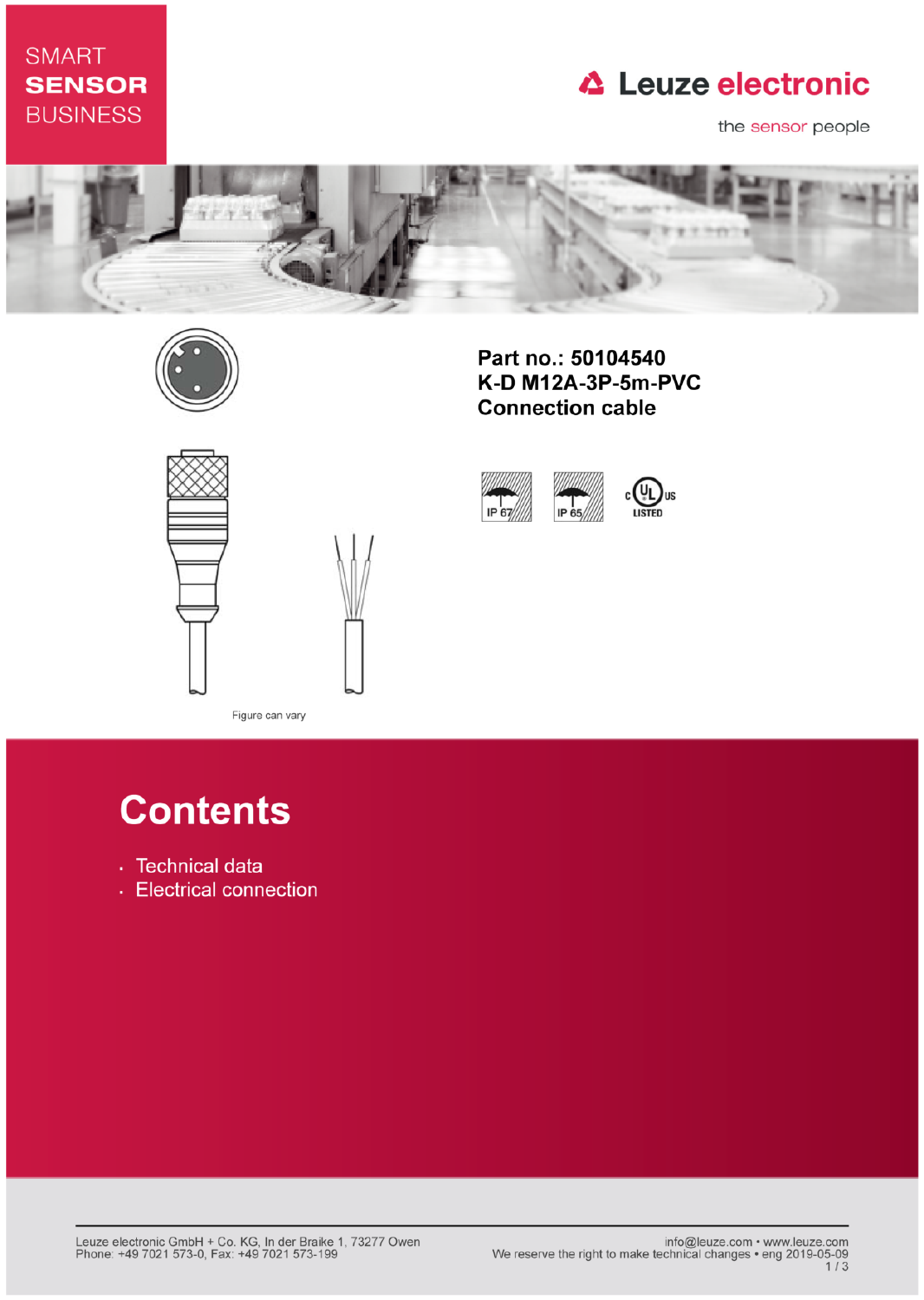## Part no.: 50104540 – K-D M12A-3P-5m-PVC – Connection cable

#### **Technical data**

| <b>Electrical data</b>                                                           |                                                                                                           |
|----------------------------------------------------------------------------------|-----------------------------------------------------------------------------------------------------------|
| <b>Performance data</b>                                                          |                                                                                                           |
| Operating voltage                                                                | Max. 250 V AC/DC                                                                                          |
|                                                                                  |                                                                                                           |
| <b>Connection</b>                                                                |                                                                                                           |
| <b>Connection 1</b>                                                              |                                                                                                           |
| Type of connection                                                               | Connector                                                                                                 |
| Thread size                                                                      | M12                                                                                                       |
| Type                                                                             | Female                                                                                                    |
| Handle body material                                                             | <b>PUR</b>                                                                                                |
| No. of pins                                                                      | 3-pin                                                                                                     |
| Design                                                                           | Axial                                                                                                     |
| Lock                                                                             | Screw fitting, nickel-plated diecast zinc, recommended torque 0.6<br>Nm, self-locking                     |
| <b>Connection 2</b>                                                              |                                                                                                           |
| Type of connection                                                               | Open end                                                                                                  |
| <b>Cable properties</b>                                                          |                                                                                                           |
| Number of conductors                                                             | 3 Piece(s)                                                                                                |
| Wire cross section                                                               | $0.34 \, \text{mm}^2$                                                                                     |
| <b>AWG</b>                                                                       | 22                                                                                                        |
| Sheathing color                                                                  | <b>Black</b>                                                                                              |
| Shielded                                                                         | <b>No</b>                                                                                                 |
| Silicone-free                                                                    | Yes                                                                                                       |
| Cable design                                                                     | Connection cable (open on one end)                                                                        |
| Cable diameter (external)                                                        | 4.6 mm                                                                                                    |
| Cable length                                                                     | 5,000 mm                                                                                                  |
| Sheathing material                                                               | <b>PVC</b>                                                                                                |
| Wire insulation                                                                  | <b>PVC</b>                                                                                                |
| Suitability for drag chains                                                      | No                                                                                                        |
| Properties of the outer sheathing                                                | Free of CFC, cadmium, silicone and lead, easily machine-<br>processable                                   |
| Resistance of the outer sheathing                                                | Good oil, gasoline and chemical resistance, flame retardant in ac-<br>cordance with UL 1581 VW1 / CSA FT1 |
|                                                                                  |                                                                                                           |
| <b>Mechanical data</b>                                                           |                                                                                                           |
| Bending radius, flexible laying, min.<br>Bending radius, stationary laying, min. | Min. 10 x cable diameter<br>Min. 5 x cable diameter                                                       |
|                                                                                  |                                                                                                           |
| <b>Environmental data</b>                                                        |                                                                                                           |
| Ambient temperature, operation, flexible use                                     | $-580 °C$                                                                                                 |
| Ambient temperature, operation, stationary use                                   | $-3080 °C$                                                                                                |
|                                                                                  |                                                                                                           |
| <b>Certifications</b>                                                            |                                                                                                           |
| Certifications                                                                   | c UL US<br>UL                                                                                             |
|                                                                                  |                                                                                                           |
| <b>Classification</b>                                                            |                                                                                                           |
| Customs tariff number                                                            | 85444290                                                                                                  |
| eCl@ss 8.0                                                                       | 27279218                                                                                                  |